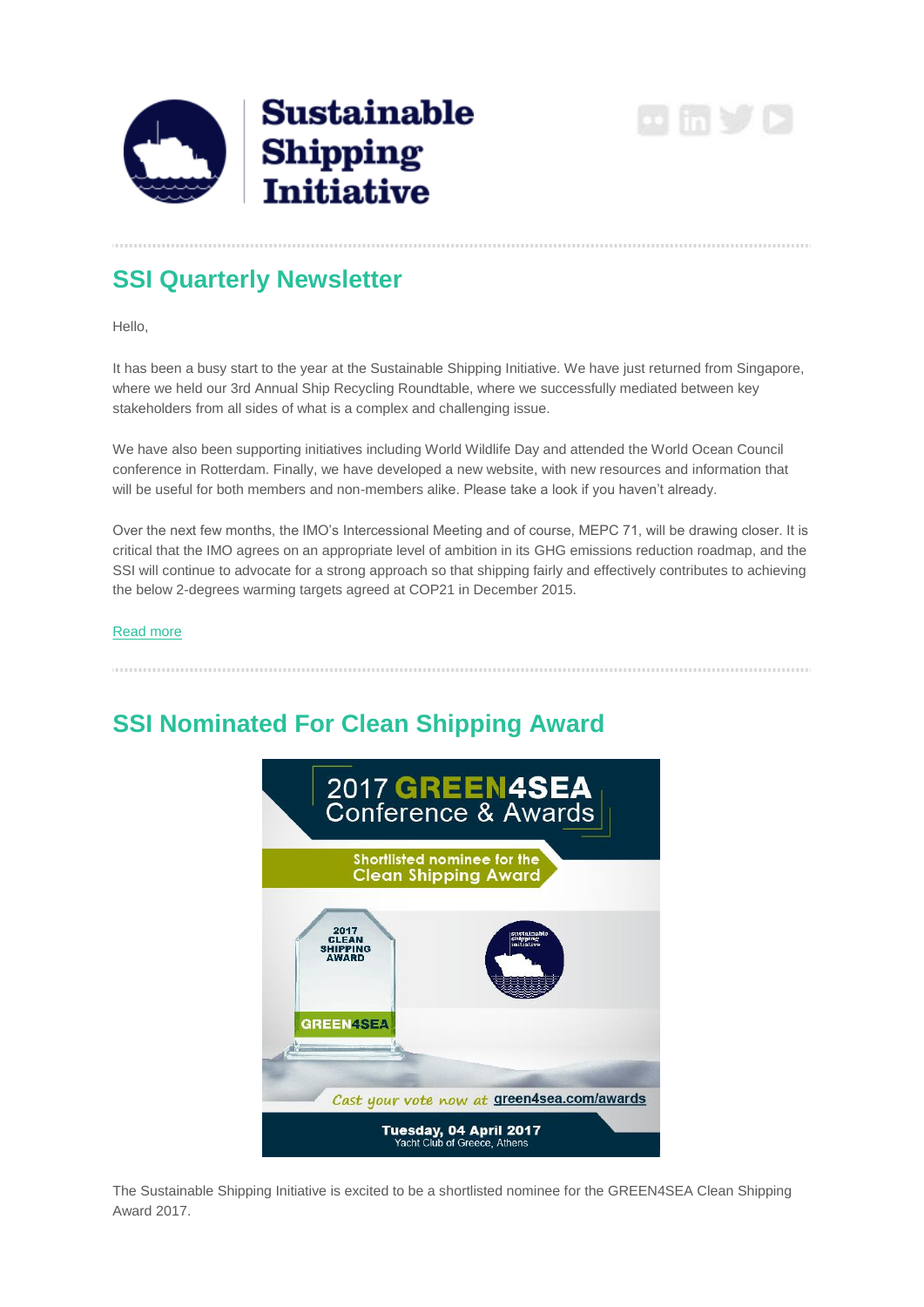The Clean Shipping category is for organisations that are contributing towards cleaner shipping. The SSI was nominated for its Vision2040 - helping the shift towards a sustainable shipping industry by setting priorities and aspirations clearly, as set out in its 'Roadmap' and 'Case for Action' initiatives.

The voting for these awards ends on the 24th March, please show your support for our work towards greater sustainability by voting for us at [http://www.green4sea.com/2017-green4sea-awards/](http://ssi2040.us14.list-manage.com/track/click?u=91589a575aa721fdb318d4c42&id=5aaa3d3180&e=7cdcdcd64a)

### [Read more](http://ssi2040.us14.list-manage.com/track/click?u=91589a575aa721fdb318d4c42&id=7ec5a48455&e=7cdcdcd64a)

# **SSI Supporting the UN Wildlife Taskforce and World Wildlife Day on 3rd March 2017**



The SSI is proud to be supporting World Wildlife Day, and to be playing its part in the United for Wildlife Taskforce. The illegal wildlife trade is one of the biggest threats to the survival of some of the world's most iconic species. In fact, it's second only to habitat destruction as a threat for many species.

The Taskforce brings together high-level leaders from the transport industry, conservation representatives, and organisations already engaged in initiatives designed to curb illegal trafficking.

If you think elephants are worth more alive, your help is needed! Your voice can make a difference in the fight to save elephants. So join the herd and get involved now!

#### [Read more](http://ssi2040.us14.list-manage2.com/track/click?u=91589a575aa721fdb318d4c42&id=e72b318037&e=7cdcdcd64a)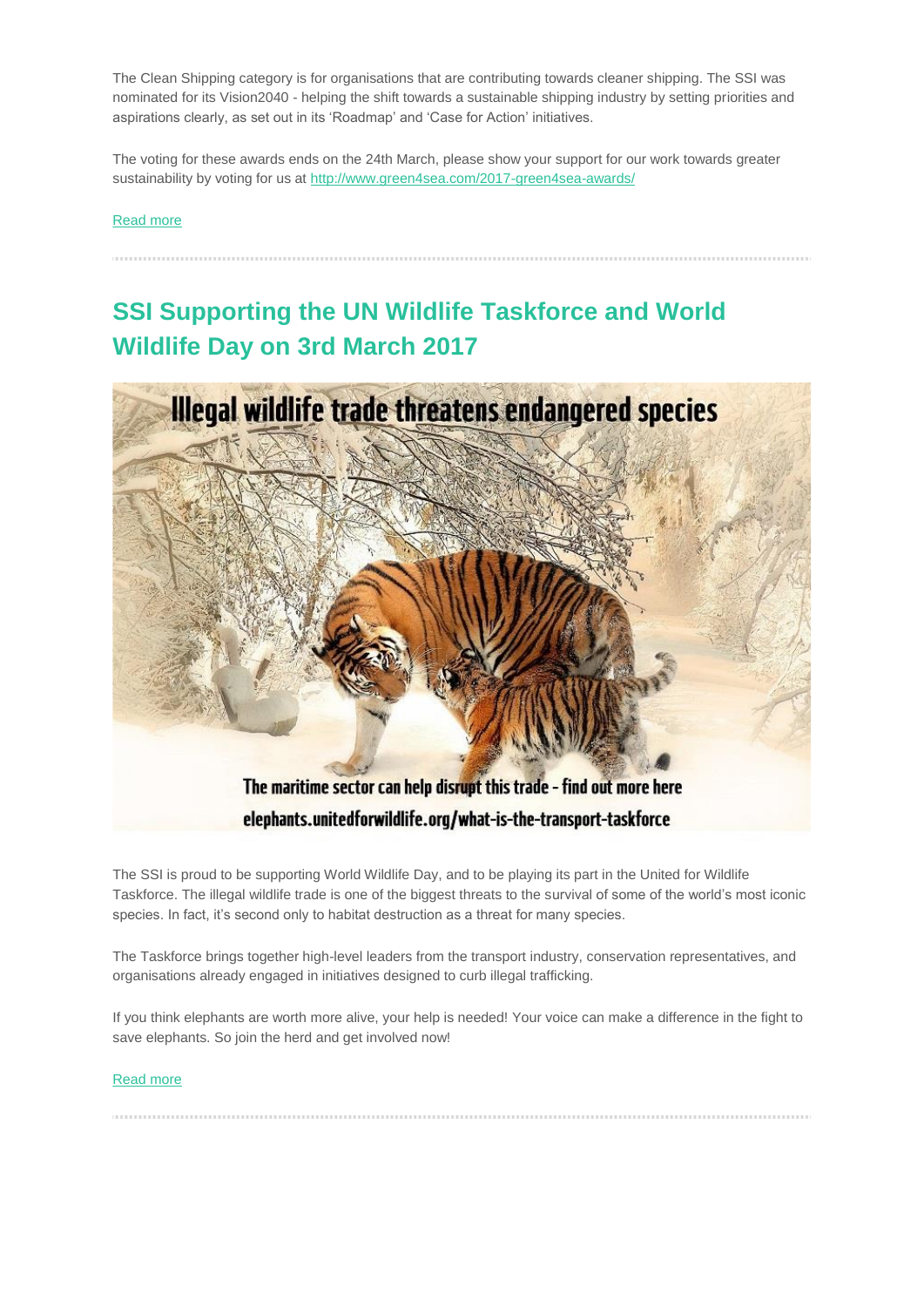# **SSI at the World Ocean Council – Sustainable Ocean Summit 2016**

# **World Ocean Council Sustainable Ocean Summit**



# **Sustainable Development and Synergies**

lan Petty, General Manager **Sustainable Shipping Initiative** 



As well as speaking on a panel regarding communication and co-ordination among green shipping initiatives, our General Manager, Ian Petty, participated in an informal 'roundtable' meeting exploring collaboration among green and sustainable shipping organisations and programmes.

The meeting comprised of a discussion among the original representatives, on the needs and opportunities for harmonisation, collaboration, and the merging of green and sustainable organisations and programmes, to improve the value, efficiency, and effectiveness of these initiatives for industry.

Attendees including SSI, Green Marine, Green Award, Nautical Institute, RightShip, Carbon War Room, IWSA, CSR Netherland, WWF and Baird Maritime recognised the need for greater alignment in standards and benchmarking schemes to encourage greater adoption by, and across, the industry. Although there are significant differences between each scheme, there appeared to be a willingness to explore opportunities for alignment, or at least some form of mapping that would ultimately help the end users and encourage wider adoption.

You can view our full presentation by following the link below:-

### [Read more](http://ssi2040.us14.list-manage.com/track/click?u=91589a575aa721fdb318d4c42&id=4ff8465b56&e=7cdcdcd64a)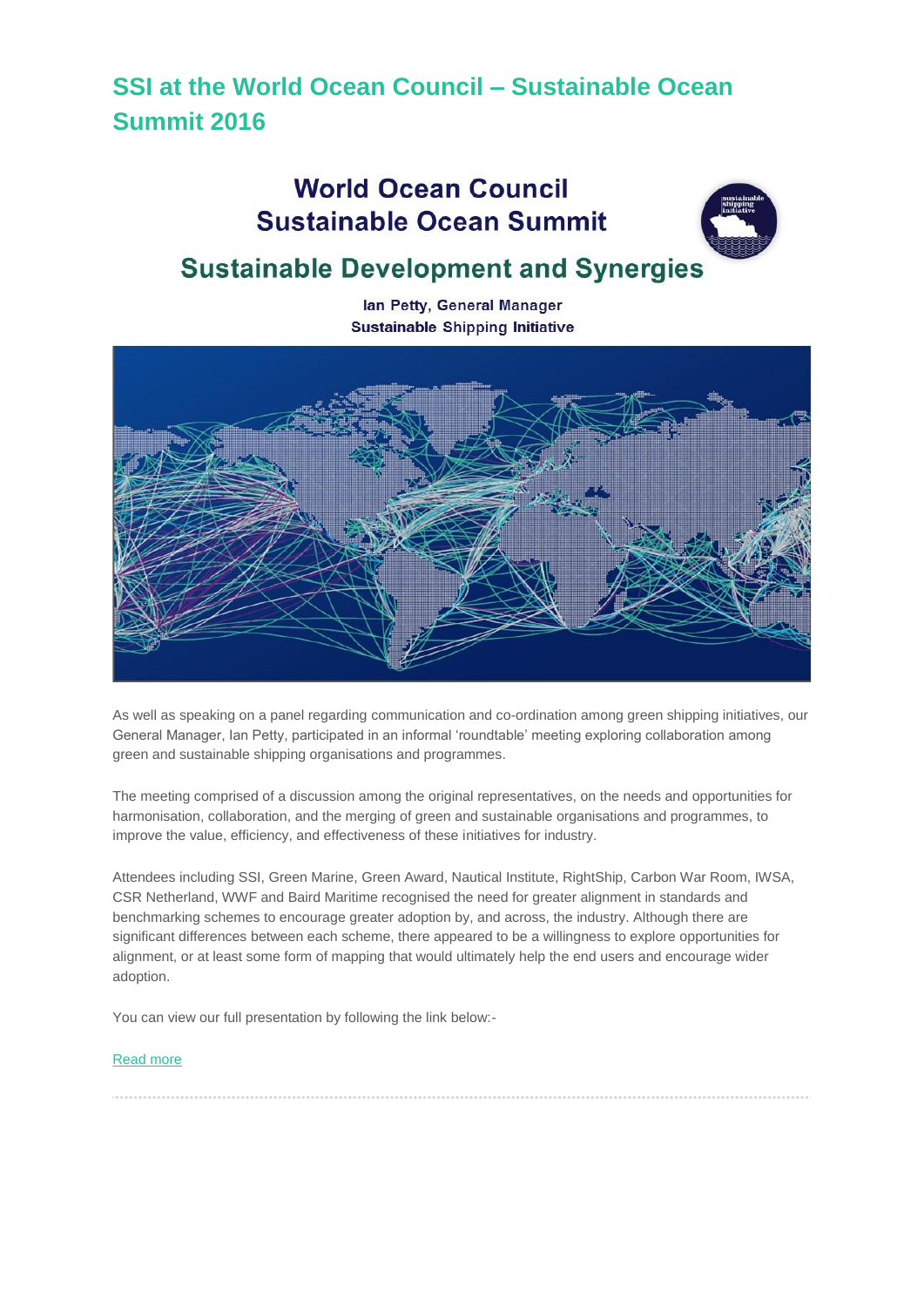### **An Update from the SSI Work Groups**



### **Facilitating debate around ship recycling**

The Sustainable Shipping Initiative held its 3rd annual Roundtable on Sustainable Ship Recycling in Singapore on 1st March 2017.

The roundtable event was attended by key industry stakeholders, including members of the SSI, as well as an increased number of delegates from NGOs, industry bodies, class societies, regulatory bodies and ship owners.

In addition to those who attended last year, invitations were extended to recycling yards in China, Turkey and the USA, which are certified as compliant with the Hong Kong Convention for the Safe and Environmentally Sound Recycling of Ships (HKC).

#### [Read more](http://ssi2040.us14.list-manage.com/track/click?u=91589a575aa721fdb318d4c42&id=303e857c67&e=7cdcdcd64a)



### **Low carbon Shipping**

After commissioning work from University College London (UCL) to demonstrate the reductions that may be needed under a number of different scenarios, the SSI has lobbied strongly for more urgent action to be taken across the industry, and called upon the IMO to develop a framework for the global implementation of GHG emissions reduction targets.

Although these calls attracted little support initially, we have maintained our stance and seen a major shift in position throughout 2016. This culminated in the IMO at MEPC 70 in October 2016 setting out a roadmap for developing a strategy to reduce GHG emissions from shipping by 2023.

In 2017, the SSI Low Carbon Work Group is focused on ensuring that the momentum that has now been established is maintained, and will continue to press for the inclusion of suitably ambitious targets within the IMO roadmap when it is developed later this year.

### [Read more](http://ssi2040.us14.list-manage.com/track/click?u=91589a575aa721fdb318d4c42&id=7a7660e3cd&e=7cdcdcd64a)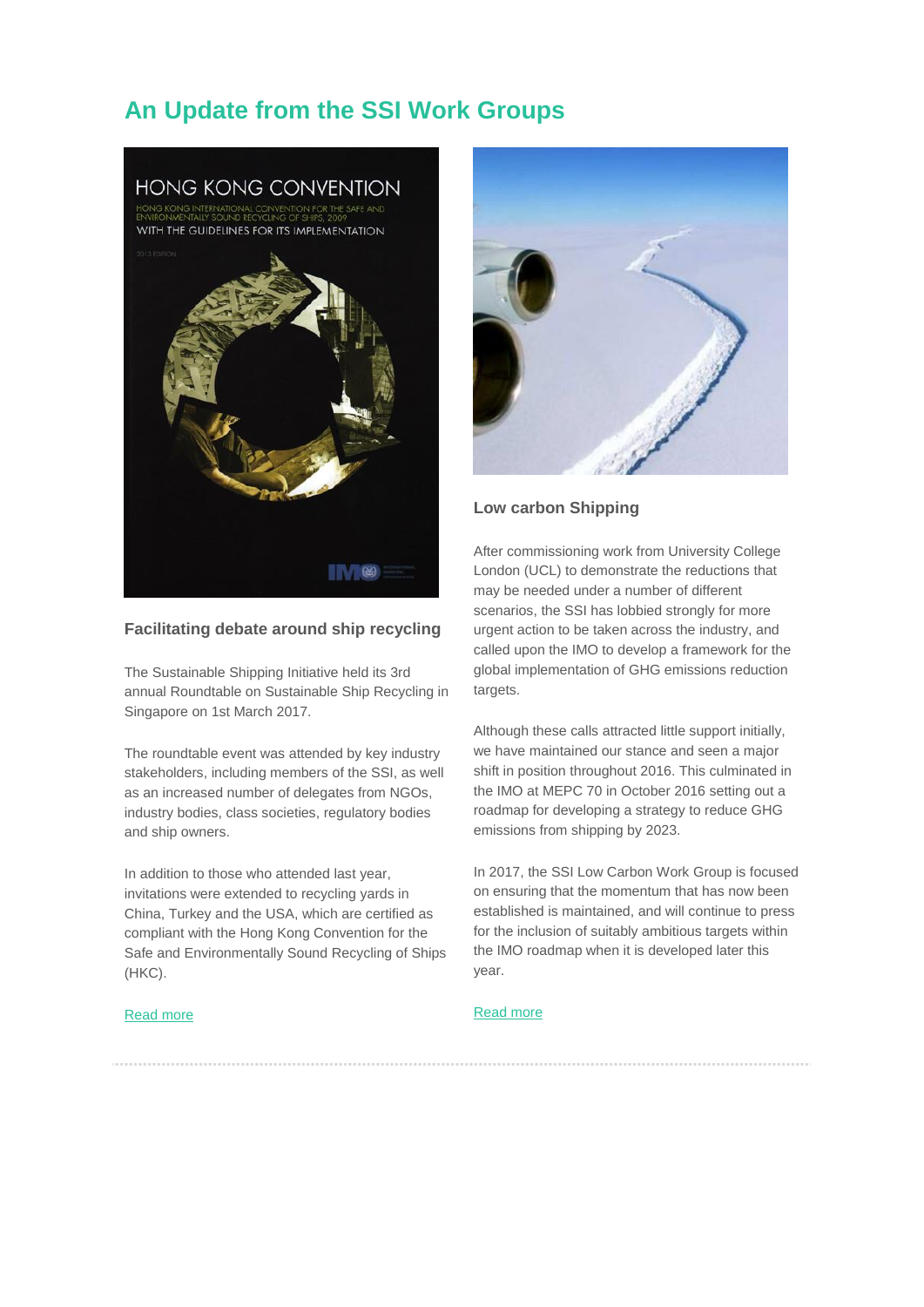### **SSI Member News**



SSI member AkzoNobel gets top grade on the CDP Supplier Climate A List:

AkzoNobel has been awarded a top grade on the influential Supplier Climate A List of companies identified, as being leaders in their actions to combat climate change.

The list is compiled by the Carbon Disclosure Project (CDP), an international not-for-profit group which accelerates action to achieve sustainable economies. The ranking places AkzoNobel in the top 3 percent of the 4,300 companies assessed.

"This is welcome recognition which underlines the impact we're having with our strategy of doing more with less," said André Veneman, AkzoNobel's Director of Sustainability. "By creating more value with less resources and working closely with customers and suppliers, we can help to make life more liveable and inspiring for the world's ever-growing population." The Supplier Climate A List is published in the CDP report "Missing link: Harnessing the power of purchasing for a sustainable future".

#### [Read more](http://ssi2040.us14.list-manage.com/track/click?u=91589a575aa721fdb318d4c42&id=dd278b49b9&e=7cdcdcd64a)

### **People**



#### **Signe Bruun Jensen**

SSI Members were devastated by the tragic loss of Signe Bruun Jensen, Global Head of Sustainability at Maersk Line, who sadly passed away after a short illness on 16th December 2016.

Signe was a founder member of the SSI and a leading contributor to the work that we have undertaken. She was instrumental in, and the force behind, many of the SSI's key initiatives and achievements and will be sadly missed by friends and colleagues at the SSI.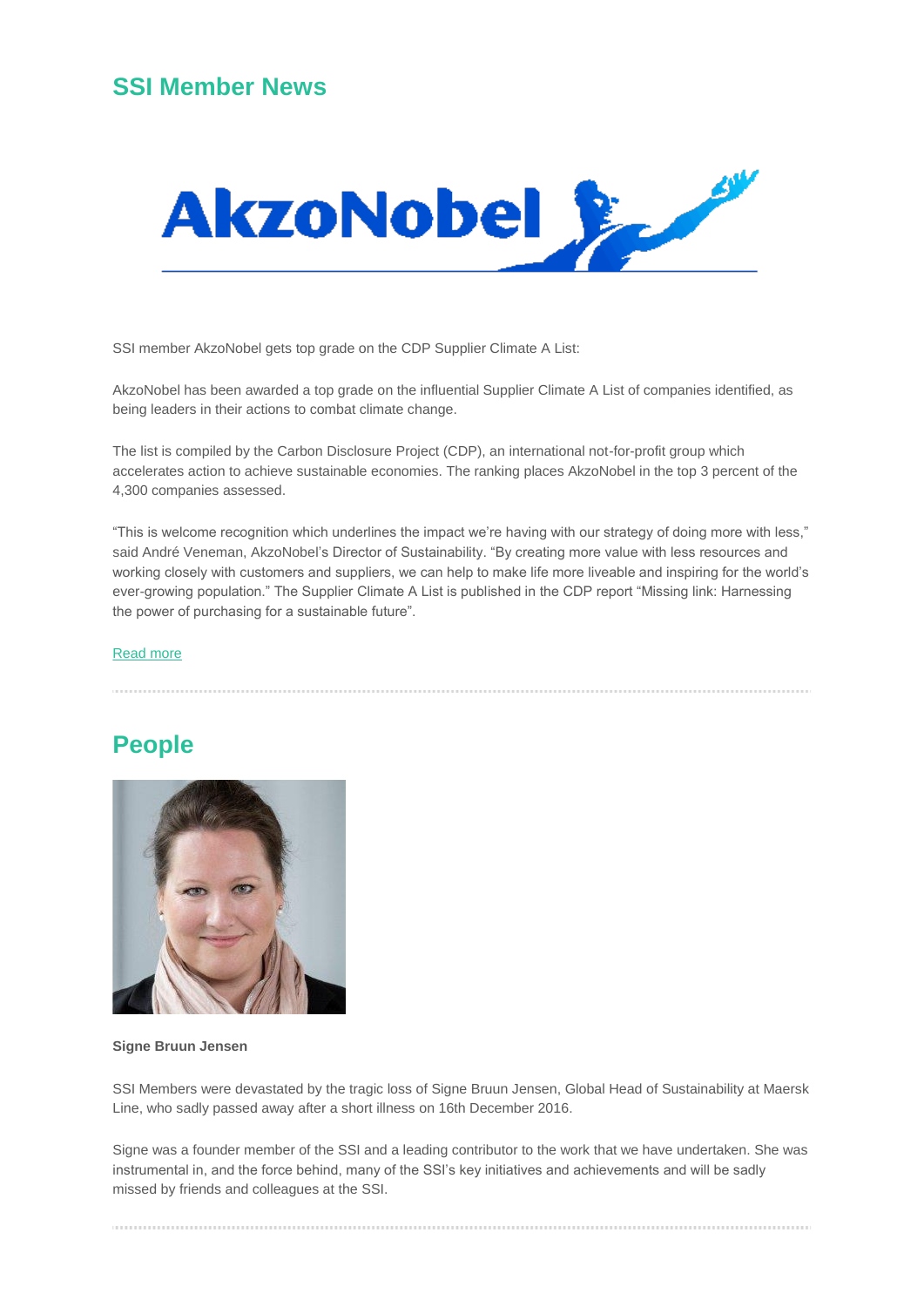## **About The SSI**



The Sustainable Shipping Initiative (SSI) is an independent charity, comprised of ambitious leaders spanning the whole shipping value chain from charterers and ship owners, to ship yards, class societies and technology companies. The SSI's objective is to make sustainability mainstream; working with its members and other shipping stakeholders to create a more environmentally responsible, socially conscious, safer, accountable, and more economically profitable industry. One that is truly sustainable by 2040, as outlined in its Vision. The SSI was founded by global sustainability non-profit organisation Forum for the Future in conjunction with WWF, the global conservation NGO and a number of leading shipping industry companies. Forum for the Future and WWF remain as SSI NGO members.

For membership enquiries please contact the SSI Secretariat on:-

email: [info@ssi2040.org](mailto:info@ssi2040.org) tel: +(44) 207 324 3626

### [Read more](http://ssi2040.us14.list-manage2.com/track/click?u=91589a575aa721fdb318d4c42&id=017460324b&e=7cdcdcd64a)

## **Forthcoming Events**

Find us at the following events coming up soon:-

- 3rd SSI Ship Recycling Roundtable Singapore 1st March 2017
- Green Ship Technology Copenhagen 23rd March 2017
- SSI Members Meeting (internal) (Geneva) 4th-6th April 2017
- 3rd Energy efficiency Conference London 16th May 2017
- IMO MEPC 71 London 3rd-7th July 2017
- SSI Member's Meeting (internal) (tbc) October 2017

#### [Read more](http://ssi2040.us14.list-manage2.com/track/click?u=91589a575aa721fdb318d4c42&id=4c9269f866&e=7cdcdcd64a)

### **Tweet of the Week**

@Sustshipping We've been nominated for @green4sea's Clean Shipping Award! Vote via - bit.ly/2mfK9kE.